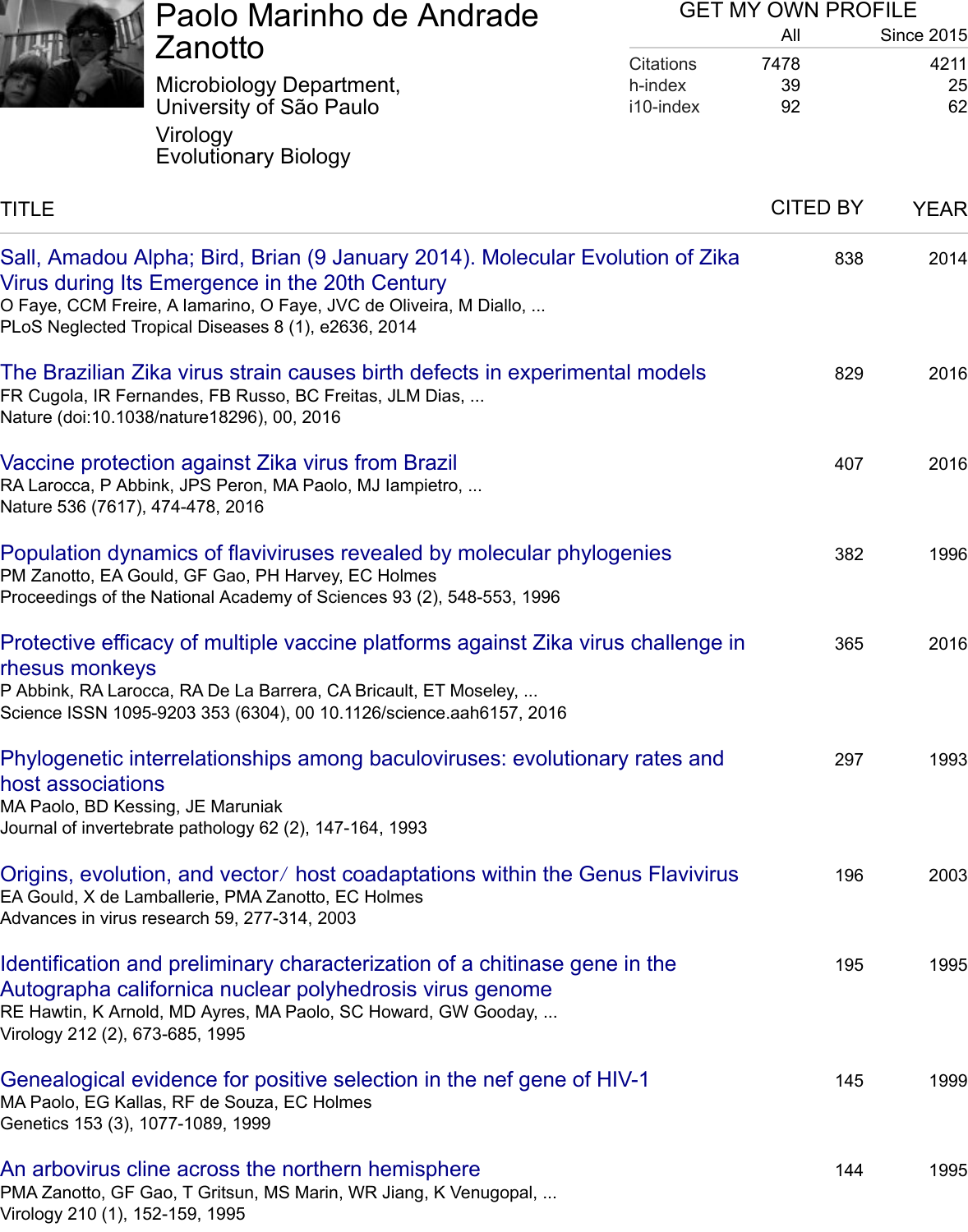AA Sali, PMA Zanotto, OK Sene, HO Zeller, JP Digoutte, P Thiong Journal of virology 73 (10), 8196-8200, 1999

[Complete sequence of two tick-borne flaviviruses isolated fr](javascript:void(0))om Siberia and the UK: analysis and significance of the 5′ and 3′-UTRs

TS Gritsun, K Venugopal, PM de A Zanotto, MV Mikhailov, AA Sall, ... [Virus research 49 \(1\), 27-39, 1997](javascript:void(0))

A reevaluation of the higher taxonomy of viruses based on RNA polymerases. PM Zanotto, MJ Gibbs, EA Gould, EC Holmes Journal of virology 70 (9), 6083-6096, 1996

[Positive selection results in frequent reversible amino acid replacements in the](javascript:void(0)) G protein gene of human respiratory syncytial virus

VF Botosso, MA Paolo, M Ueda, E Arruda, AE Gilio, SE Vieira, KE Stewien, ... [PLoS pathogens 5 \(1\), 2009](javascript:void(0))

High rates of molecular evolution in hantaviruses C Ramsden, FL Melo, LM Figueiredo, EC Holmes, PMA Zanotto, ... Molecular Biology and Evolution 25 (7), 1488-1492, 2008

[Evolution of Base Composition and Codon Usage Bias in the Genus](javascript:void(0)) *Flavivirus* GM Jenkins, M Pagel, EA Gould, MA Paolo, EC Holmes Journal of Molecular Evolution 52 (4), 383-390, 2001

[Genome of the most widely used viral biopesticid](javascript:void(0))e: Anticarsia gemmatalis multiple nucleopolyhedrovirus

JV de Castro Oliveira, JLC Wolff, A Garcia-Maruniak, BM Ribeiro, ... [Journal of General Virology 87 \(11\), 3233-3250, 2006](javascript:void(0))

Evolution, epidemiology, and dispersal of flaviviruses revealed by molecular phylogenies

[EA Gould, X de Lamballerie, MA Paolo, EC Holmes](javascript:void(0)) Academic Press 57, 71-103, 2001

Phylogeography and evolutionary history of dengue virus type 3 JMG Araújo, RMR Nogueira, HG Schatzmayr, MA Paolo, G Bello Infection, Genetics and Evolution 9 (4), 716-725, 2009

[Hantavirus pulmonary syndrome, central plateau, southeastern, and souther](javascript:void(0))n Brazil

LTM Figueiredo, ML Moreli, RLM de Sousa, AA Borges, GG de Figueiredo, ... [Emerging infectious diseases 15 \(4\), 561, 2009](javascript:void(0))

# Spatio-temporal tracking and phylodynamics of an urban dengue 3 outbreak in Sao Paulo, Brazil

[A Mondini, RV de Moraes Bronzoni, SHP Nunes, FC Neto, E Massad, ...](javascript:void(0))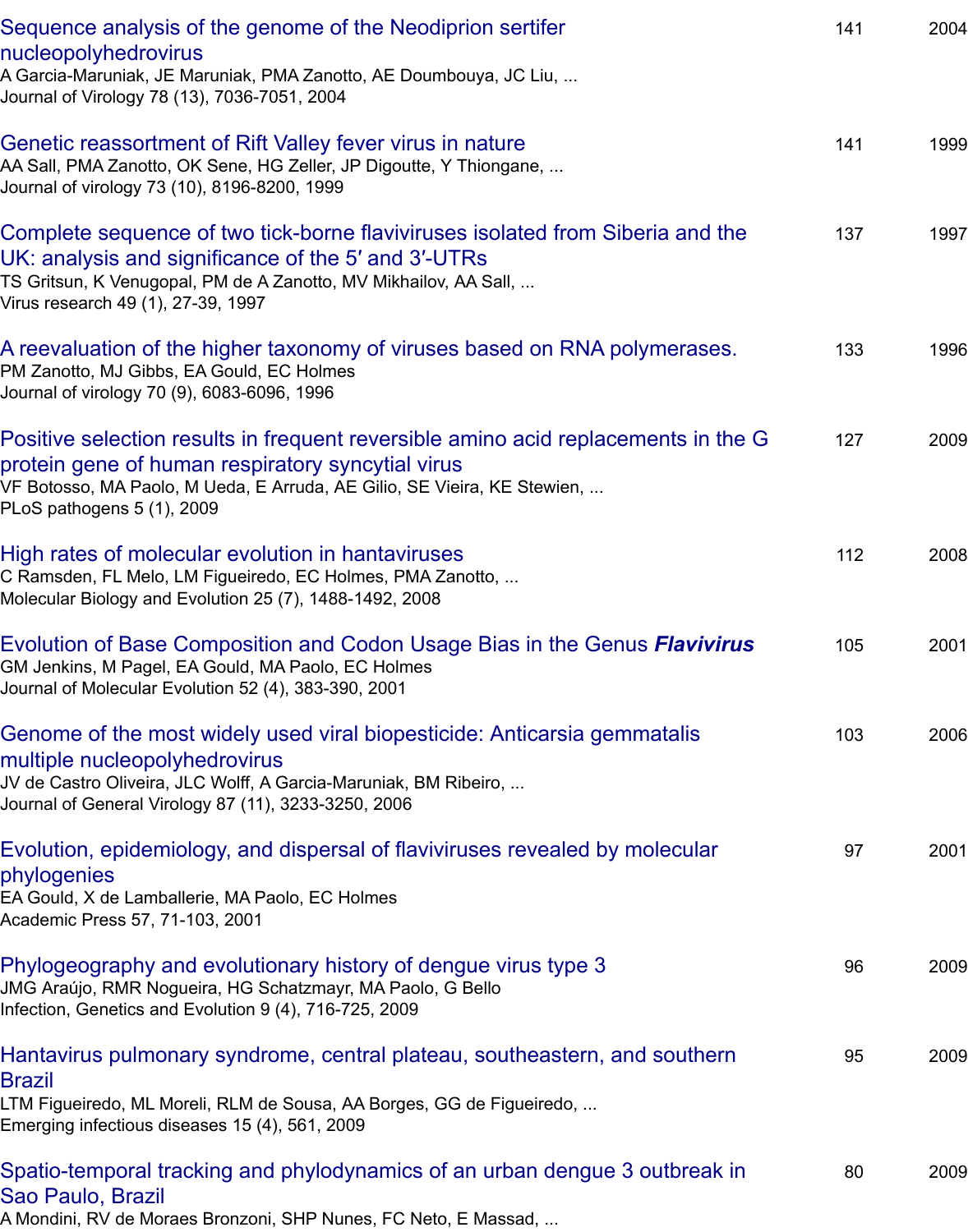Prolonged Shedding of Zika Virus Associated with Congenital Infection D Oliveira, F Almeida, EL Durigon, EA Mendes, CT Braconi, I Marchetti, ... New England Journal of Medicine, 3, 2016

[The Anticarsia gemmatalis nuclear polyhedrosis virus polyhedrin gene region:](javascript:void(0)) sequence analysis, gene product and structural comparisons

PMA Zanotto, MJ A. Sampaio, T L. Rocha, J E. Maruniak [Journal of general virology 73, 1049-1056, 1992](javascript:void(0))

### Worldwide spread of dengue virus type 1

CJ Villabona-Arenas, PM de Andrade Zanotto PloS one 8 (5), 2013

[Spread of the pandemic Zika virus lineage is associated with NS1 codon usag](javascript:void(0))e adaptation in humans

CC de Melo Freire, A Iamarino, DF de Lima Neto, PM de Andrade Zanotto [BioRxiv, 032839, 2015](javascript:void(0))

# Analysis of the genome of Spodoptera frugiperda nucleopolyhedrovirus (SfMNPV-19) and of the high genomic heterogeneity in group II

#### nucleopolyhedroviruses

[JLC Wolff, FH Valicente, R Martins, JV de Castro Oliveira, ...](javascript:void(0)) Journal of General Virology 89 (5), 1202-1211, 2008

### Social networks shape the transmission dynamics of hepatitis C virus

[CM Romano, IMVG de Carvalho-Mello, LF Jamal, FL de Melo, A Iamarino, ...](javascript:void(0)) PLoS One 5 (6), 2010

### Introduction of dengue virus 4 (DENV-4) genotype I into Brazil from Asia?

FL De Melo, CM Romano, PM de Andrade Zanotto PLoS neglected tropical diseases 3 (4), 2009

### [Detection of four dengue serotypes suggests rise in hyperendemicity](javascript:void(0)) in urban centers of Brazil

CJ Villabona-Arenas, JL de Oliveira, C de Sousa Capra, K Balarini, ... [PLoS neglected tropical diseases 8 \(2\), 2014](javascript:void(0))

The genetic evolution of flaviviruses EA Gould, PMA Zanotto, EC Holmes

### [Phylogenesis of prion protein](javascript:void(0))

DC Krakauer, M Pagel, TRE Southwood, MA Paola Nature 380 (6576), 675-675, 1996

# [Variability of the NS \(S\) protein amo](javascript:void(0))ng Rift Valley fever virus isolates.

AA Sall, PM de A Zanotto, HG Zeller, JP Digoutte, Y Thiongane, M Bouloy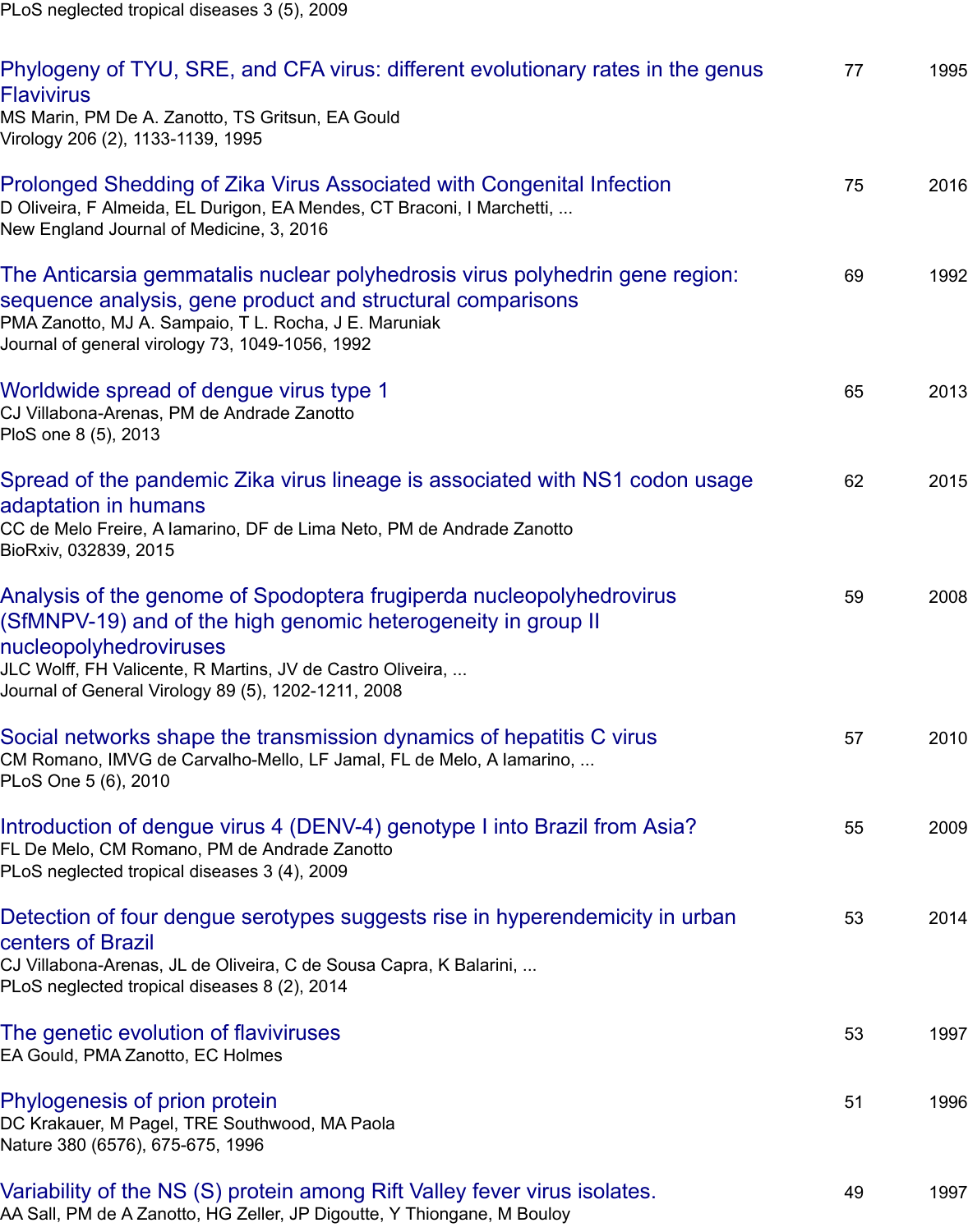Origin of 1997-98 Rift valley fever outbreak in East Africa AA Sall, Z de A, P Vialat, OK Sene, M Bouloy Lancet (British edition) 352 (9140), 1596-1597, 1998

# [Evolutionary history of Dengue virus type 4: insights into genotype](javascript:void(0)) phylodynamics

CJ Villabona-Arenas, PM de Andrade Zanotto [Infection, Genetics and Evolution 11 \(5\), 878-885, 2011](javascript:void(0))

# First report of naturally infected Aedes aegypti with chikungunya virus genotype ECSA in the Americas

[AL Costa-da-Silva, RS Ioshino, V Petersen, AF Lima, ...](javascript:void(0)) PLoS neglected tropical diseases 11 (6), 2017

Molecular characterization of human erythrovirus B19 strains obtained from patients with several clinical presentations in the Amazon region of Brazil [RB Freitas, FL Melo, DS Oliveira, CM Romano, MRC Freitas, O Macêdo, ...](javascript:void(0)) Journal of clinical virology 43 (1), 60-65, 2008

# Searching for antigen B genes and their adaptive sites in distinct strains and species of the helminth Echinococcus

[KL Haag, PMA Zanotto, L Alves-Junior, RB Gasser, A Zaha, FJ Ayala](javascript:void(0)) Infection, genetics and evolution 6 (4), 251-261, 2006

### Yellow Fever Virus DNA in Urine and Semen of Convalescent Patient, Brazil CM Barbosa, N Di Paola, MP Cunha, MJ Rodrigues-Jesus, DB Araujo, ... Emerging infectious diseases 24 (1), 176, 2018

# [Prion's progress: patterns and rates of molecular evolution in relation to](javascript:void(0)) spongiform disease

DC Krakauer, MA Paolo, M Pagel [Journal of molecular evolution 47 \(2\), 133-145, 1998](javascript:void(0))

# Biological and phylogenetic characteristics of West African lineages of West Nile virus

[G Fall, N Di Paola, M Faye, M Dia, CC de Melo Freire, C Loucoubar, ...](javascript:void(0)) PLoS neglected tropical diseases 11 (11), e0006078, 2017

### Laboratory strains of Aedes aegypti are competent to Brazilian Zika virus AL Costa-da-Silva, R Sayuri Ioshino, H Rocha Corrêa de Araújo, ... PLoS ONE, 13, 2017

# [Genomic comparison of Neodiprion sertifer and Neodiprion lecontei](javascript:void(0)) nucleopolyhedroviruses and identification of potential hymenopteran baculovirusspecific open reading frames

[HAM Lauzon, A Garcia-Maruniak, MA Paolo, JC Clemente, EA Herniou, ...](javascript:void(0))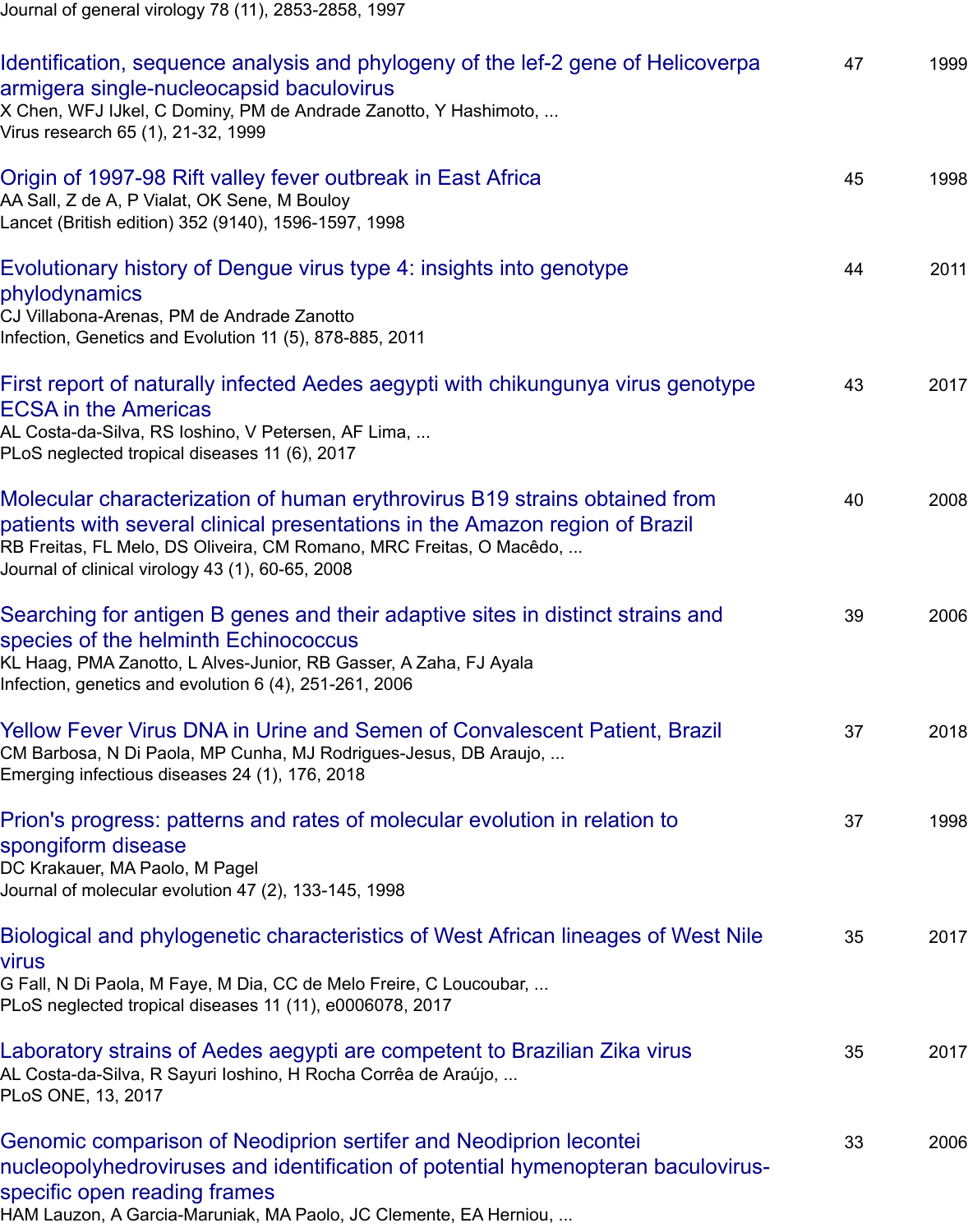First identification of Culex flavivirus (Flaviviridae) in Brazil DC Machado, A Mondini, V dos Santos Santana, PTK Yonamine, FC Neto, ... Intervirology 55 (6), 475-483, 2012

[Tempo and mode of ERV-K evolution in human and chimpanzee genomes](javascript:void(0))

CM Romano, RF Ramalho, PMA Zanotto Archives of virology 151 (11), 2215-2228, 2006

[Molecular phylogeography of tick-borne encephalitis virus i](javascript:void(0))n central Europe M Weidmann, S Frey, CCM Freire, S Essbauer, D Růžek, B Klempa, ... Journal of General Virology 94 (9), 2129-2139, 2013

[Phylogeographic Analysis of HIV-1 Subtype C Dissemination in Southern B](javascript:void(0))razil MGM Gonzalo Bello, Paolo M. de A. Zanotto, Atila PLoS ONE 7 (4), e35649, 2012

[The complete sequence of four major structural proteins of African horse](javascript:void(0)) sickness virus serotype 6: evolutionary relationships within and between the orbiviruses

[CF Williams, T Inoue, AM Lucus, MA Paolo, P Roy](javascript:void(0)) Virus research 53 (1), 53-73, 1998

Molecular variation, evolution and geographical distribution of louping ill virus [GF Gao, P Zanotto, EC Holmes, HW Reid, EA Gould](javascript:void(0)) Acta virologica 41, 259-263, 1997

Genetic diversity of environmental Aspergillus flavus strains in the state of São Paulo, Brazil by random amplified polymorphic DNA A Lourenço, EL Durigon, P Zanotto, JEGC Madeira, APD Almeida, ... [Memorias do Instituto Oswaldo Cruz 102 \(6\), 687-692, 2007](javascript:void(0))

Demographic histories of ERV-K in humans, chimpanzees and rhesus monkeys CM Romano, FL de Melo, MAB Corsini, EC Holmes, PMA Zanotto PloS one 2 (10), 2007

[Physical maps and virulence of Anticarsia gemmatalis nucleopolyhedrovirus](javascript:void(0)) genomic variants

JE Maruniak, A Garcia-Maruniak, ML Souza, PMA Zanotto, F Moscardi [Archives of virology 144 \(10\), 1991-2006, 1999](javascript:void(0))

# High prevalence of GB virus C in Brazil and molecular evidence for intrafamilial transmission

[JRR Pinho, MDA Paolo, JLP Ferreira, LM Sumita, FJ Carrilho, LC da Silva, ...](javascript:void(0)) Journal of clinical microbiology 37 (5), 1634-1637, 1999

# Bayesian coalescent analysis reveals a high rate of molecular evolution in GB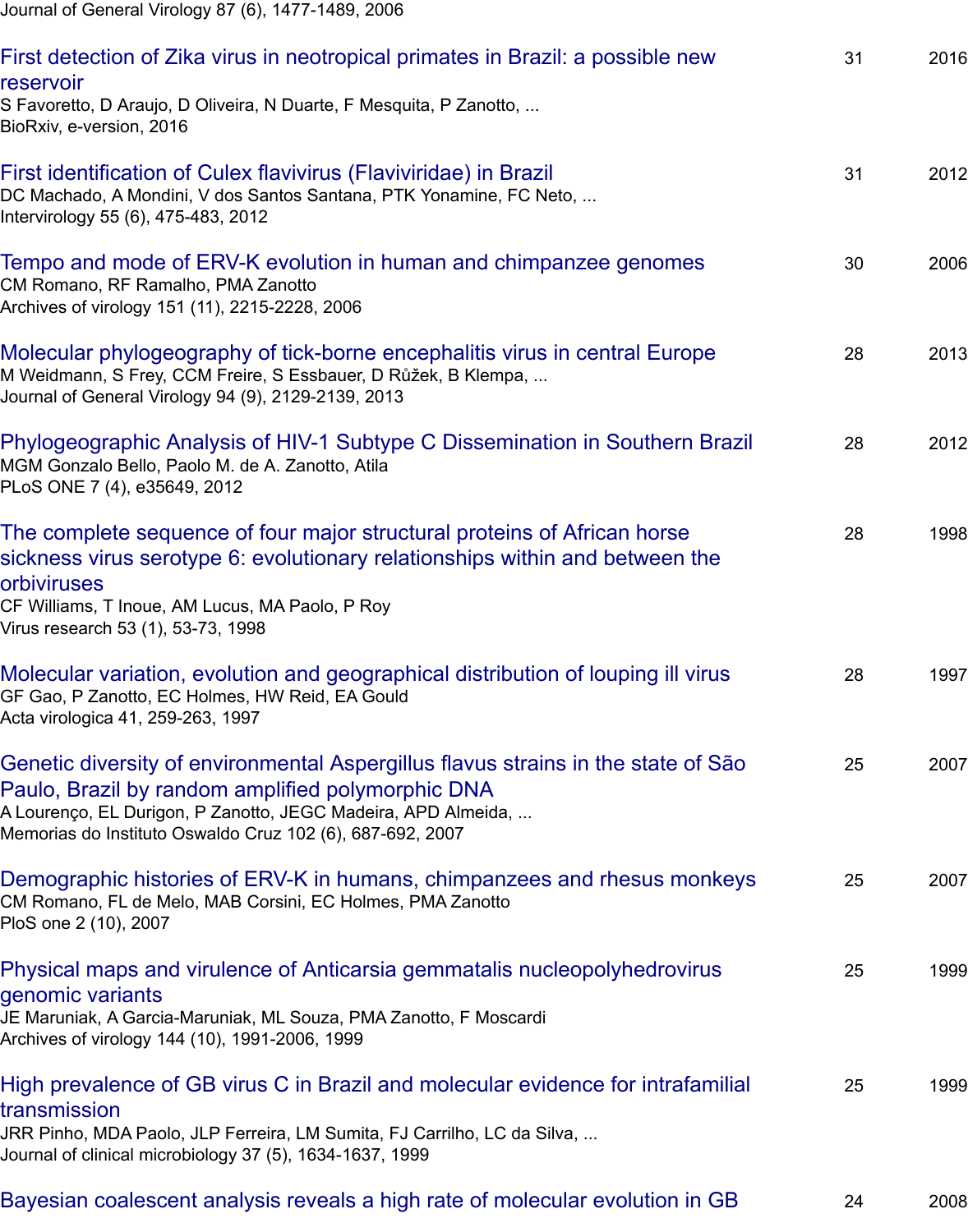[Virology 325 \(2\), 181-191, 2004](javascript:void(0))

### Molecular epidemiology and emergence of Rift Valley fever

AA Sall, PMA Zanotto, P Vialat, OK Sene, M Bouloy Memórias do Instituto Oswaldo Cruz 93 (5), 609-614, 1998

### [Phylogeography of Rift Valley Fever Virus in Africa Reveals Multiple](javascript:void(0)) Introductions in Senegal and Mauritania

AAS P. O. Ly Soumare, Caio C. M. Freire, Ousmane Faye [PLoS ONE 7 \(4\), e35216, 2012](javascript:void(0))

### Viral individuality and limitations of the life concept

DC Krakauer, PMA Zanotto [Protocells: Bridging Nonliving and Living Matter, 2009](javascript:void(0))

# *Short Communication:* Molecular Characterization of HIV Type 1 BF Pol Recombinants from São Paulo, Brazil

ACMF de Souza, CM de Oliveira, CL de Lima Rodrigues, SAA Silva, ... [AIDS research and human retroviruses 24 \(12\), 1521-1525, 20](javascript:void(0))08

# Sequence Analysis of a 5.1 kbp Region of the *Spodoptera frugiperda* Multicapsid Nucleopolyhedrovirus Genome that Comprises a Functional Ecdysteroid UDP … [VF Tumilasci, È Leal, PMA Zanotto, T Luque, JLC Wolff](javascript:void(0)) Virus genes 27 (2), 137-144, 2003

# Viral diseases and human evolution

ÉS Leal, PMA Zanotto Memórias do Instituto Oswaldo Cruz 95, 193-200, 2000

### [Modeling neuro-immune interactions during Zika virus infection](javascript:void(0))

P Mesci, A Macia, CN LaRock, L Tejwani, IR Fernandes, NA Suarez, ... Human molecular genetics 27 (1), 41-52, 2018

### [Rapid Molecular Detection of Zika V](javascript:void(0))irus in Acute-Phase Urine Samples Using the Recombinase Polymerase Amplification Assay

PP Abd El Wahed A, Sanabani SS, Faye O, Pessôa R, Patriota JV, Giorgi RR [PLOS Currents Outbreaks, 2017](javascript:void(0))

# Tracing the Origin and Northward Dissemination Dynamics of HIV-1 Subtype C in Brazil

E Delatorre, JC Couto-Fernandez, M Lindenmayer Guimarães, ... [PLoS ONE doi:10.1371/journal.pone.0074072 8 \(9\), e74072, 2013](javascript:void(0))

GenSeed-HMM: A tool for progressive assembly using profile HMMs as seeds and its application in Alpavirinae viral discovery from metagenomic data [JMP Alves, AL de Oliveira, TOM Sandberg, JL Moreno-Gallego, ...](javascript:void(0))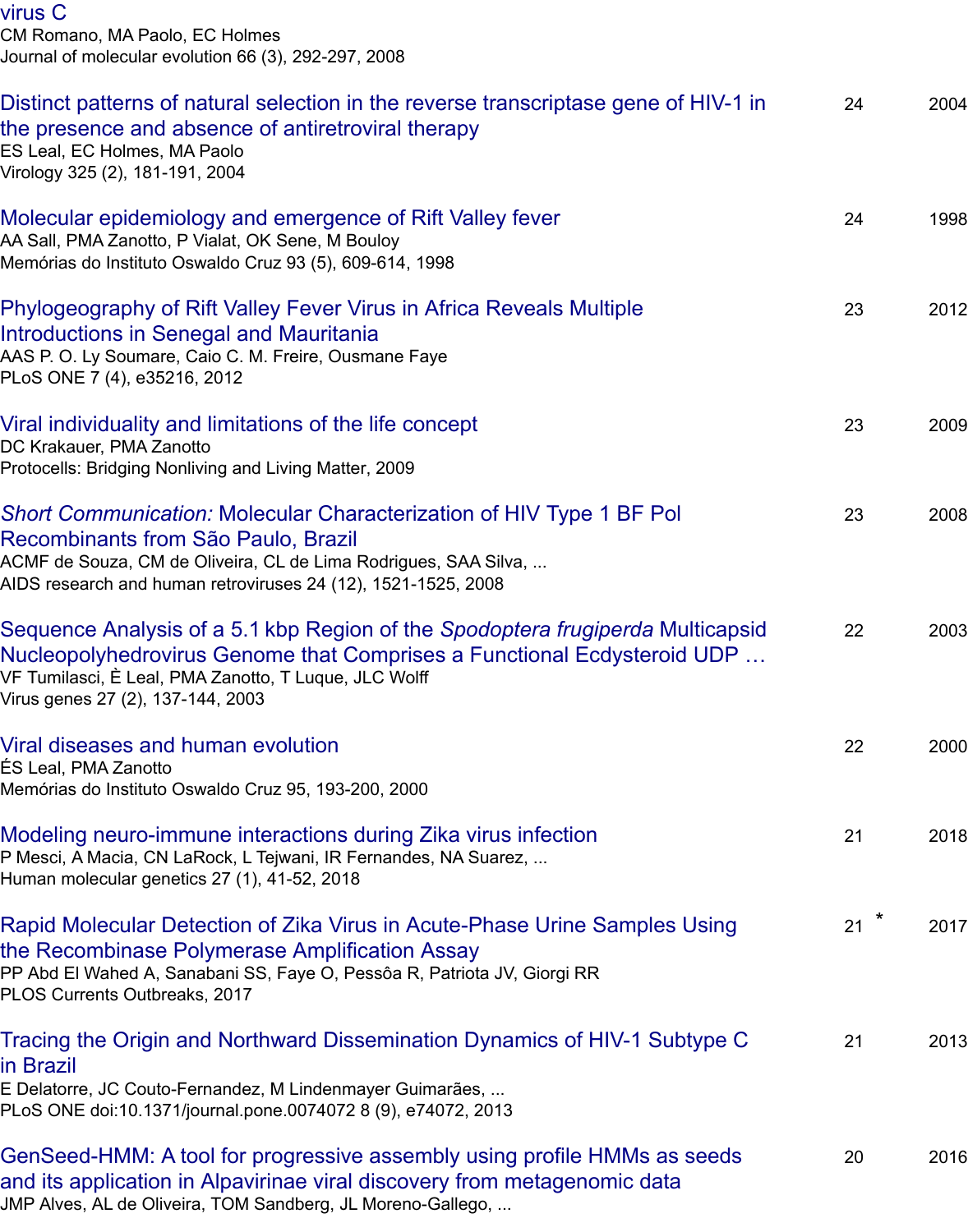Characterisation of Zika virus infection in primary human astrocytes M Stefanik, P Formanova, T Bily, M Vancova, L Eyer, M Palus, J Salat, ... BMC neuroscience 19 (1), 5, 2018

# [The Challenges Imposed by Dengue, Zika, and Chikungunya to Brazil](javascript:void(0))

PMA Zanotto, LCC Leite Frontiers in Immunology 9 (Front. Immunol., 28 August 2018), 6, 2018

# [Proteomic analyses of baculovirus Anticarsia gemmatalis multiple](javascript:void(0)) nucleopolyhedrovirus budded and occluded virus

CT Braconi, DMP Ardisson-Araújo, AFP Leme, JV de Castro Oliveira, ... [Journal of General Virology 95 \(4\), 980-989, 2014](javascript:void(0))

# Construction of a recombinant Anticarsia gemmatalis nucleopolyhedrovirus (AgMNPV-2D) harbouring the β-galactosidase gene

[BM Ribeiro, CDC Gatti, MH Costa, F Moscardi, JE Maruniak, RD Possee, ...](javascript:void(0)) Archives of virology 146 (7), 1355-1367, 2001

# The Pangenome of the *Anticarsia gemmatalis* Multiple Nucleopolyhedrovirus (AgMNPV)

[AF Brito, CT Braconi, M Weidmann, M Dilcher, JMP Alves, A Gruber, ...](javascript:void(0)) Genome biology and evolution 8 (1), 94-108, 2016

# Dengue virus type 3 adaptive changes during epidemics in Sao Jose de Rio Preto, Brazil, 2006–2007

[CJ Villabona-Arenas, A Mondini, I Bosch, D Schimitt, CE Calzavara-Silva, ...](javascript:void(0)) PloS one 8 (5), 2013

### Phylodynamics and dispersal of HRSV entails its permanence in the general population in between yearly outbreaks in children

[H Katzov-Eckert, VF Botosso, EA Neto, PM de Andrade Zanotto, ...](javascript:void(0)) PLoS One 7 (10), 2012

# Outbreak of Chikungunya virus in a vulnerable population of Sergipe, Brazil—A molecular and serological survey

[M dos Passos Cunha, CA dos Santos, DF de Lima Neto, AS Schanoski, ...](javascript:void(0)) Journal of Clinical Virology 97, 44-49, 2017

Phylodynamics and movement of Phycodnaviruses among aquatic environments MV Gimenes, M Paolo, CA Suttle, HB Da Cunha, DU Mehnert The ISME journal 6 (2), 237-247, 2012

[Complete genome viral phylogenies suggests the concerted evolution of](javascript:void(0)) regulatory cores and accessory satellites PM de Andrade Zanotto, DC Krakauer [PLoS One 3 \(10\), 2008](javascript:void(0))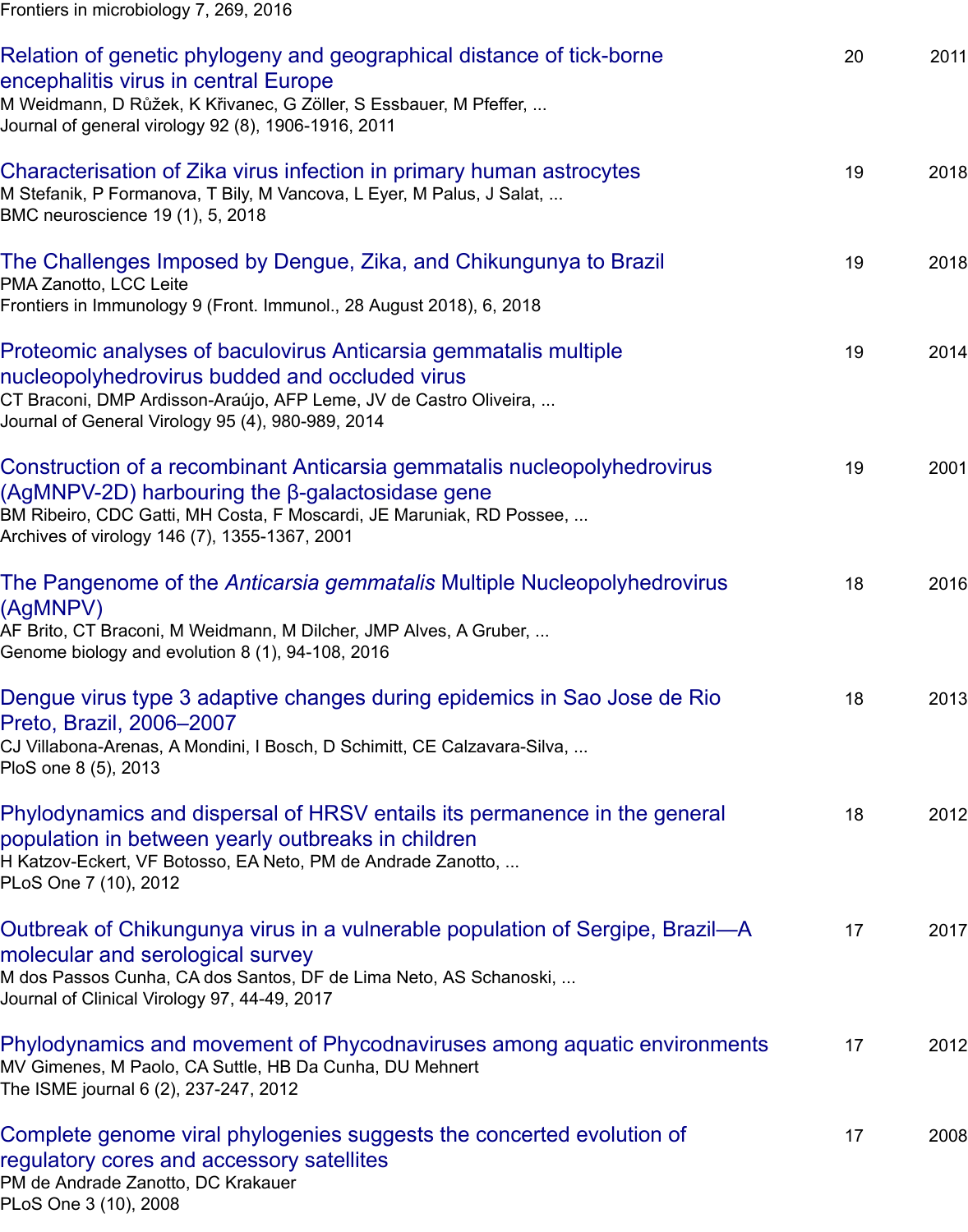[Journal of virological methods 174 \(1-2\), 1-6, 2011](javascript:void(0))

# Expression and diversity of  $\leq$  Echinococcus multilocularis AgB $\leq$ i/ $>$  genes in secondarily infected mice: evaluating the influence of T-cell immune selection on antigenic variation

[DAS Graichen, B Gottstein, J Matsumoto, N Müller, PMA Zanotto, FJ Ayala, ...](javascript:void(0)) Gene 392 (1), 98-105, 2007

# Identification and characterization of a baculovirus from Lonomia obliqua (Lepidoptera: Saturniidae)

[JLC Wolff, RHP Moraes, E Kitajima, É de Souza Leal, MA Paolo](javascript:void(0)) Journal of invertebrate pathology 79 (3), 137-145, 2002

Usutu virus isolated from rodents in Senegal MM Diagne, MHD Ndione, N Di Paola, G Fall, AP Bedekelabou, ... Viruses 11 (2), 181, 2019

### [Zika Virus in peridomestic neotropical primates, Northeast Brazil](javascript:void(0)) SR Favoretto, DB Araujo, NFH Duarte, DBL Oliveira, G Nathalia, ... Ecohealth 16 (1), 61-69, 2019

# [Reassortment and distinct evolutionary dyna](javascript:void(0))mics of Rift Valley Fever virus genomic segments

AI Scientific Reports | Article Open Print Share/bookmark Reassortment and ... [Scientific Reports 5, 2015](javascript:void(0))

# Modularity and evolutionary constraints in a baculovirus gene regulatory network

JV Oliveira, AF de Brito, CT Braconi, CC de Melo Freire, A Iamarino, ... BMC systems biology 7 (1), 87, 2013

[The "pressure pan" evolution of human erythrovirus B19 in the Amazon, Br](javascript:void(0))azil RB de Freitas, EL Durigon, D de Souza Oliveira, CM Romano, ... Virology 369 (2), 281-287, 2007

#### [A betabaculovirus encoding a](javascript:void(0)) *gp64* homolog DMP Ardisson-Araújo, BT Pereira, FL Melo, BM Ribeiro, SN Báo, ... BMC genomics 17 (1), 94, 2016

[Epidemiological dynamics of an urban Dengue 4 outbreak in São Paulo, Brazil](javascript:void(0)) CJ Villabona-Arenas, JL de Oliveira, C de Sousa-Capra, K Balarini, ... PeerJ 4 (PeerJ , DOI 10.7717/peerj.1892), 17, 2016

# [Production of a recombinant dengue virus 2 N](javascript:void(0))S5 protein and potential use as a vaccine antigen

RP dos Santos Alves, LR Pereira, DLN Fabris, FS Salvador, RA Santos, ... [Clin. Vaccine Immunol. 23 \(6\), 460-469, 2016](javascript:void(0))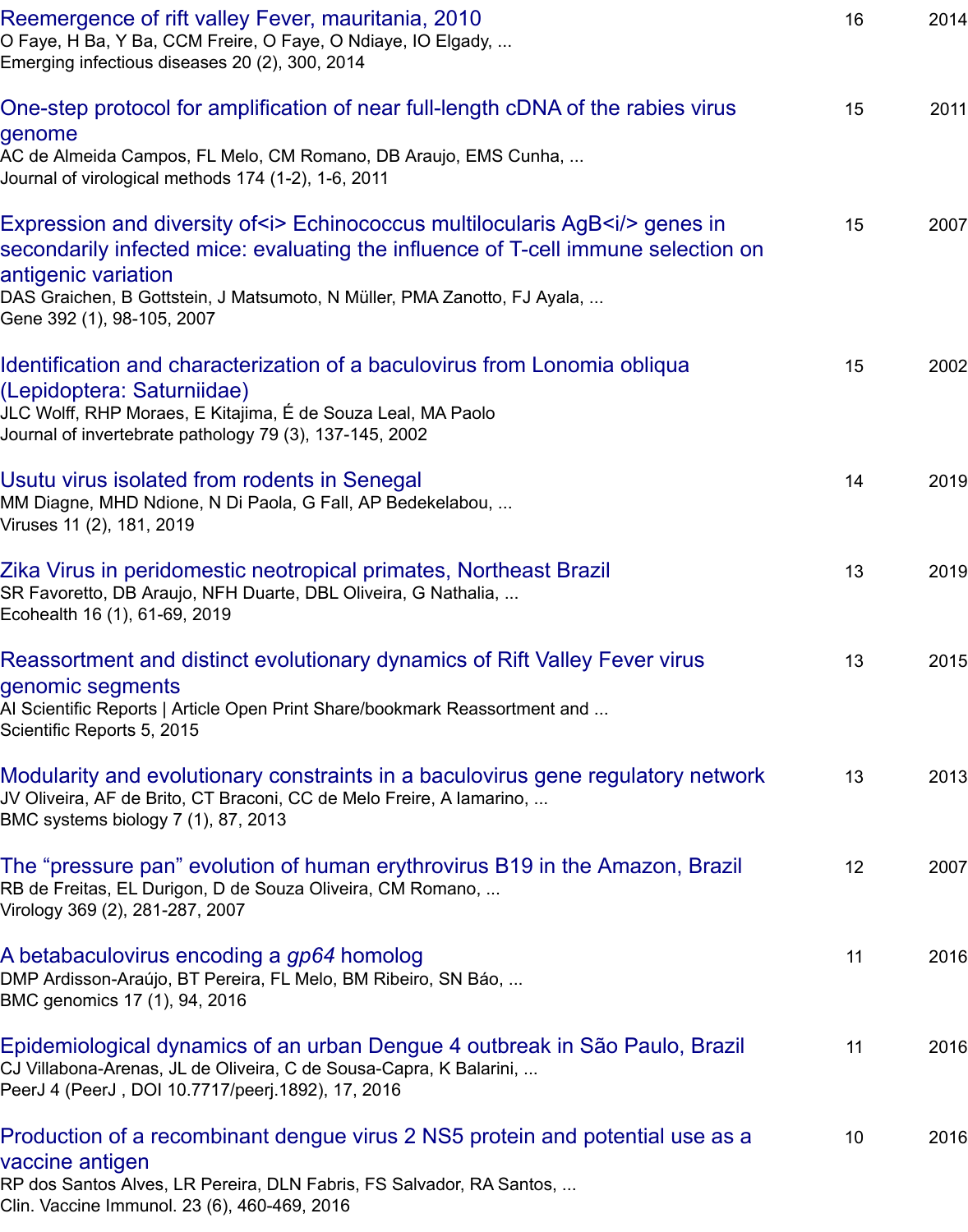AN Duarte‐Neto, MP Cunha, I Marcilio, ATW Song, RB de Martino, YL Ho, ... [Histopathology 75 \(5\), 638-648, 2019](javascript:void(0))

Genomic mosaicism in two strains of dengue virus type 3

CJ Villabona-Arenas, AF de Brito, PM de Andrade Zanotto Infection, Genetics and Evolution 18, 202-212, 2013

[Identification, Expression and Phylogenetic Analysis of the](javascript:void(0)) *Anticarsia gemmatalis* multicapsid nucleopolyhedrovirus (AgMNPV) *Helicase*

L Lima, F Pinedo, B Ribeiro, P Zanotto, J Wolff [Virus genes 29 \(3\), 345-352, 2004](javascript:void(0))

Spread of the pandemic Zika virus lineage is associated with NS1 codon usage adaptation in humans. bioRxiv. 2015 [CCM Freire, A Iamarino, DF Lima Neto, AA Sall, PMA Zanotto](javascript:void(0)) doi 10, 032839, 0

Characterization of primary isolates of HIV type 1 CRF28\_BF, CRF29\_BF, and unique BF recombinants circulating in São Paulo, Brazil FL Melo, LF Jamal, PMA Zanotto [AIDS research and human retroviruses 28 \(9\), 1082-1088, 2012](javascript:void(0))

Molecular analysis of a mutant *Anticarsia gemmatalis multiple nucleopolyhedrovirus* (AgMNPV) shows an interruption of an inhibitor of apoptosis gene (*iap*‐*3*) by a new class … [MP Carpes, JF Nunes, TL Sampaio, MEB Castro, PMA Zanotto, ...](javascript:void(0)) Insect molecular biology 18 (6), 747-757, 2009

Origin, tempo, and mode of the spread of DENV-4 Genotype IIB across the state [of São Paulo, Brazil during the 2012-2013 outbreak](javascript:void(0)) AS Ortiz-Baez, MP Cunha, D Vedovello, TE Colombo, ML Nogueira, ... Memorias do Instituto Oswaldo Cruz 114, 2019

Persistence and intra-host genetic evolution of Zika virus infection in symptomatic adults: a special view in the male reproductive system [DBL Oliveira, GS Durigon, ÉA Mendes, JT Ladner, R Andreata-Santos, ...](javascript:void(0)) Viruses 10 (11), 615, 2018

NS1 codon usage adaptation to humans in pandemic Zika virus CCM Freire, G Palmisano, CT Braconi, FR Cugola, FB Russo, ... Memórias do Instituto Oswaldo Cruz 113 (5), 2018

# [First detection of Zika virus in neotropical primates in Brazil: a possib](javascript:void(0))le new reservoir. bioRxiv

S Favoretto, D Araujo, D Oliveira, N Duarte, F Mesquita, P Zanotto, ... [Cold Spring Harbor Laboratory, 2016](javascript:void(0))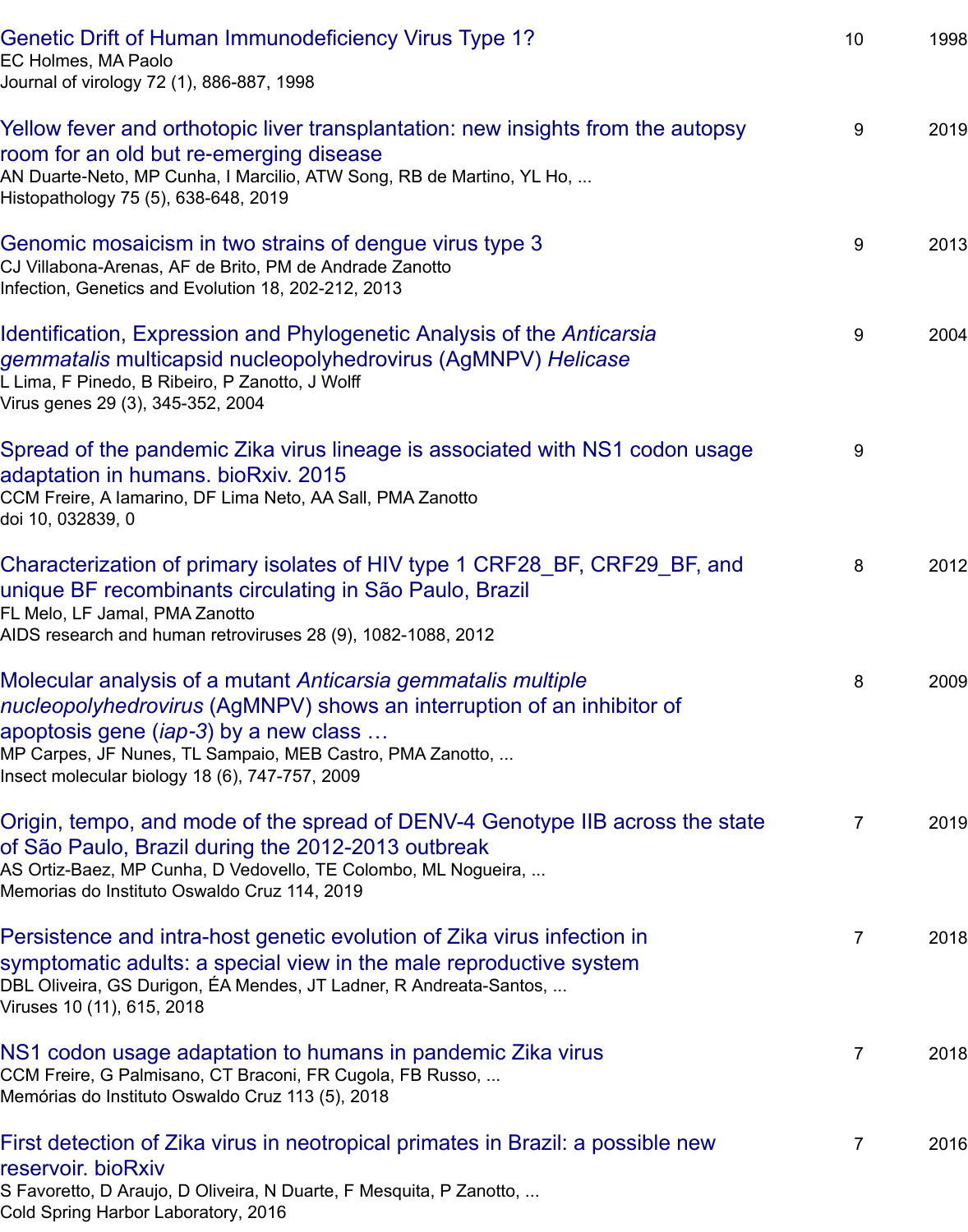L Rosa-Fernandes, FR Cugola, FB Russo, R Kawahara, C Freire, ... [Frontiers in cellular neuroscienc](javascript:void(0))e 13, 64, 2019

### Does adaptation to vertebrate codon usage relate to flavivirus emergence potential?

[N DiPaola, C de Melo Freire, P M. de A. Zanotto](javascript:void(0)) PLoS ONE 191 (e0191652), e0191652, 2018

# Structural and phylogenetic relationship of ORF 31 from the *Anticarsia gemmatalis* MNPV to poly (ADP-ribose) polymerases (PARP)

[JV de Castro Oliveira, FL de Melo, CM Romano, A Iamarino, TS Rizzi, ...](javascript:void(0)) Virus genes 37 (2), 177-184, 2008

### High-efficiency detection of severe acute respiratory syndrome virus genetic material

[M Weidmann, PMDA Zanotto, F Weber, M Spiegel, HR Brodt, FT Hufert](javascript:void(0)) Journal of clinical microbiology 42 (6), 2771-2773, 2004

# Factors in the emergence of arbovirus diseases.

EA Gould, PM Zanotto, EC Holmes

### [Systems analysis of subjects acutely infected with the Chikungunya virus](javascript:void(0)) A Soares-Schanoski, NB Cruz, LA de Castro-Jorge, RVH de Carvalho, ... PLoS pathogens 15 (6), e1007880, 2019

# [A deep phylogeny of viral and cellular right-hand](javascript:void(0)) polymerases J Černý, BČ Bolfíková, MA Paolo, L Grubhoffer, D Růžek

Infection, Genetics and Evolution 36, 275-286, 2015

# [BF Integrase Genes of HIV-1 Circulating in São Paulo, Brazil, with a Recu](javascript:void(0))rrent Recombination Region

A Iamarino, FL de Melo, CT Braconi, PM de Andrade Zanotto [PloS ONE 7 \(4\), e34324, 2012](javascript:void(0))

# Variability of the conserved V3 loop tip motif in HIV-1 subtype B isolates collected from Brazilian and French patients

[RM Tomasini-Grotto, B Montes, D Triglia, C Torres-Braconi, ...](javascript:void(0)) Brazilian Journal of Microbiology 41 (3), 720-728, 2010

# Protocells: bridging nonliving and living matter

DC Krakauer, PMA Zanotto Boston: MIT Press, 2007

# [Molecular epidemiology, evolution and dispersal of the genus Flavivirus](javascript:void(0))

MA Paolo, EA Gould The molecular epidemiology of human viruses, 167, 2002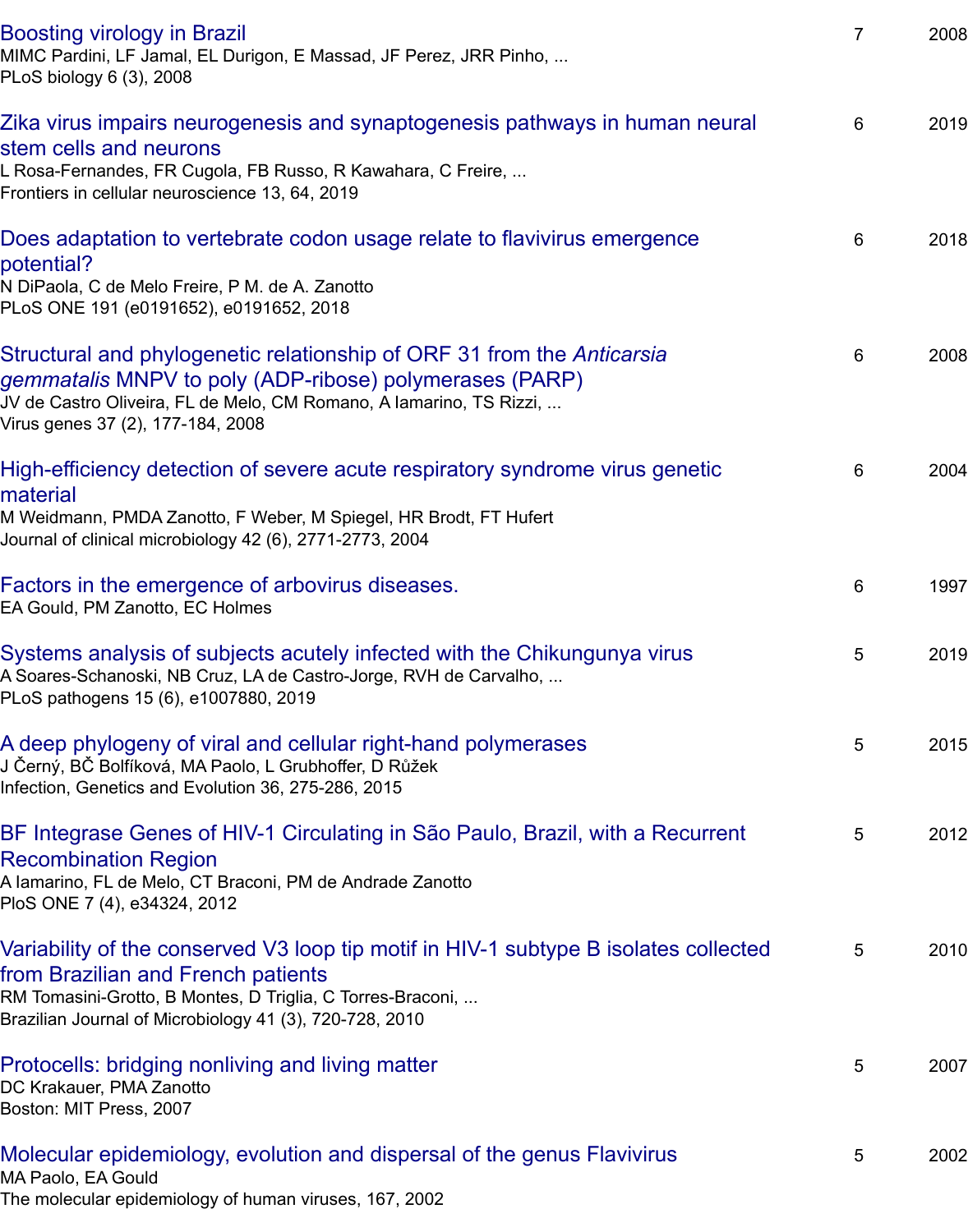Biochimica et Biophysica Acta (BBA)-Gene Structure and Expression 1305 (3 …, 1996

[Consortium V \(2009\): Positive selection results in frequent reversible ami](javascript:void(0))no acid replacements in the G protein gene of human respiratory syncytial virus VF Botosso, PM Zanotto, M Ueda, E Arruda, AE Gilio, SE Vieira, ... [PLoS Pathog 5, e1000254, 0](javascript:void(0))

# Ultrasound-guided minimally invasive autopsy as a tool for rapid post-mortem diagnosis in the 2018 Sao Paulo yellow fever epidemic: Correlation with conventional autopsy

[AN Duarte-Neto, RA de Almeida Monteiro, J Johnsson, ...](javascript:void(0)) PLoS neglected tropical diseases 13 (7), e0007625, 2019

# Association of malaria infection during pregnancy with head circumference of newborns in the Brazilian Amazon

[JG Dombrowski, RM de Souza, FA Lima, CL Bandeira, O Murillo, ...](javascript:void(0)) JAMA network open 2 (5), e193300-e193300, 2019

# An Outbreak of Human Parvovirus B19 Hidden by Dengue Fever

N Di Paola, FS Mesquita, DBL Oliveira, CJ Villabona-Arenas, S Zaki Pour, ... Clinical Infectious Diseases 68 (5), 810-817, 2019

# [Characterization of a baculovirus infecting the passion fruit caterpillar Dione ju](javascript:void(0))no

juno BM Ribeiro, PMA Zanotto, S McDowell, ML DeSouza, EW Kitajima [Biocell 21 \(1\), 71-82, 1997](javascript:void(0))

# A, Gould EA, Gao GF, Harvey PH, Holmes EC

PM Zanotto [Population dynamics of flaviviruses revealed by molecular phylogenies. Proc …, 1996](javascript:void(0))

# Not final proof

FR Cugola, IR Fernandes, FB Russo, BC Freitas, JLM Dias, ... Nature, 1-15, 2016

### [Molecular evolution of Zika virus, an neglected](javascript:void(0)) emerging disease in Africa and Asia

O Faye, O Faye, CC de Melo Freire, JV de Oliveira, C Rubing, ... [BMC proceedings](javascript:void(0)) 5 (S1), P59, 2011

# Comparison between ectodomain and G2 region of G glycoprotein for genotyping of HRSV

[ACA Campos, EL Durigon, AL Leal, TS Silva, PAR Bosso, CTP Moraes, ...](javascript:void(0)) Brazilian Journal of Microbiology 38 (3), 413-416, 2007

# Rift Valley Fever Virus: The Nss Protein As A Target To Evaluate Genetic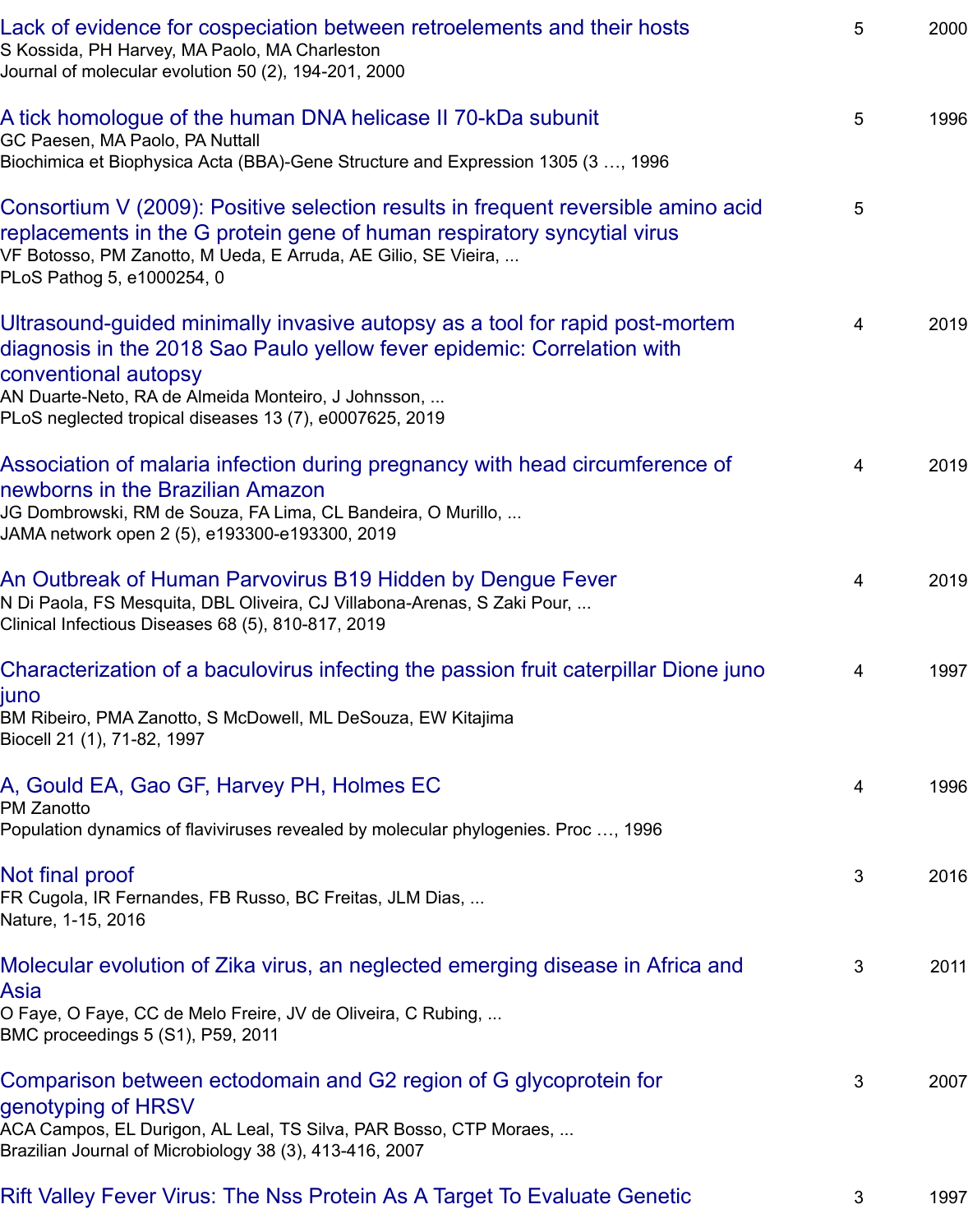[PloS one 12 \(3\), e0174081, 2017](javascript:void(0))

# Preferential expression of human endogenous retrovirus K (HERV-K/HML-2) type 1 in tumor cells

[CM Romano, FL de Melo, M Paolo](javascript:void(0)) Retrovirology 8 (1), A216, 2011

# Spatio-temporal and molecular analyses of a DENV3 outbreak show the dynamics of dengue infection (viral spread)

[ML Nogueira, A Mondini, RVM Bronzoni, WJ Alonso, E MAssad, E Lazaro, ...](javascript:void(0)) International Journal of Infectious Diseases 12 (1), e333, 2008

# Sall, Amadou Alpha; Zanotto, Paolo Marinho de Andrade (25 November 2015)."

CCM Freire, A Iamarino, DFL Neto [Spread of the pandemic Zika virus lineage is associated with NS1 codon usage …, 0](javascript:void(0))

# Origin of the São Paulo Yellow Fever epidemic of 2017–2018 revealed through molecular epidemiological analysis of fatal cases

M dos Passos Cunha, AN Duarte-Neto, SZ Pour, AS Ortiz-Baez, J Černý, ... [Scientific Reports 9 \(1\), 1-10, 2019](javascript:void(0))

# Codon adaptation biases among sylvatic and urban genotypes of Dengue virus type 2

[M dos Passos Cunha, AS Ortiz-Baez, CC de Melo Freire, ...](javascript:void(0)) Infection, Genetics and Evolution 64, 207-211, 2018

### Plasmodium falciparum infection during pregnancy impairs fetal head growth: prospective and populational-based retrospective studies

[JG Dombrowski, RM Souza, FA Lima, CL Bandeira, O Murillo, DS Costa, ...](javascript:void(0)) bioRxiv, 203059, 2017

### ZIKA virus infection in human placental cells

DF Lima Neto, ALR Lorenzon-Ojea, SMZ Gomes, CLS Bandeira, ... Placenta 51, 106, 2017

# [Where there is no overlap, there is a gap](javascript:void(0))

ND Paola, PMA Zanotto Revista da Sociedade Brasileira de Medicina Tropical 47 (6), 675-676, 2014

#### [The burden of dengue: Jundiaí, Brazil - Janu](javascript:void(0))ary 2010. CJ Arenas, AV Botelho, AC Botelho, SD Passos, PM Zanotto Rev Assoc Med Bras 58 (4), 477-80, 2012

# [Caracterização biológica e molecular de](javascript:void(0)) recombinantes naturais de HIV-1.

FL Melo Universidade de São Paulo, 2011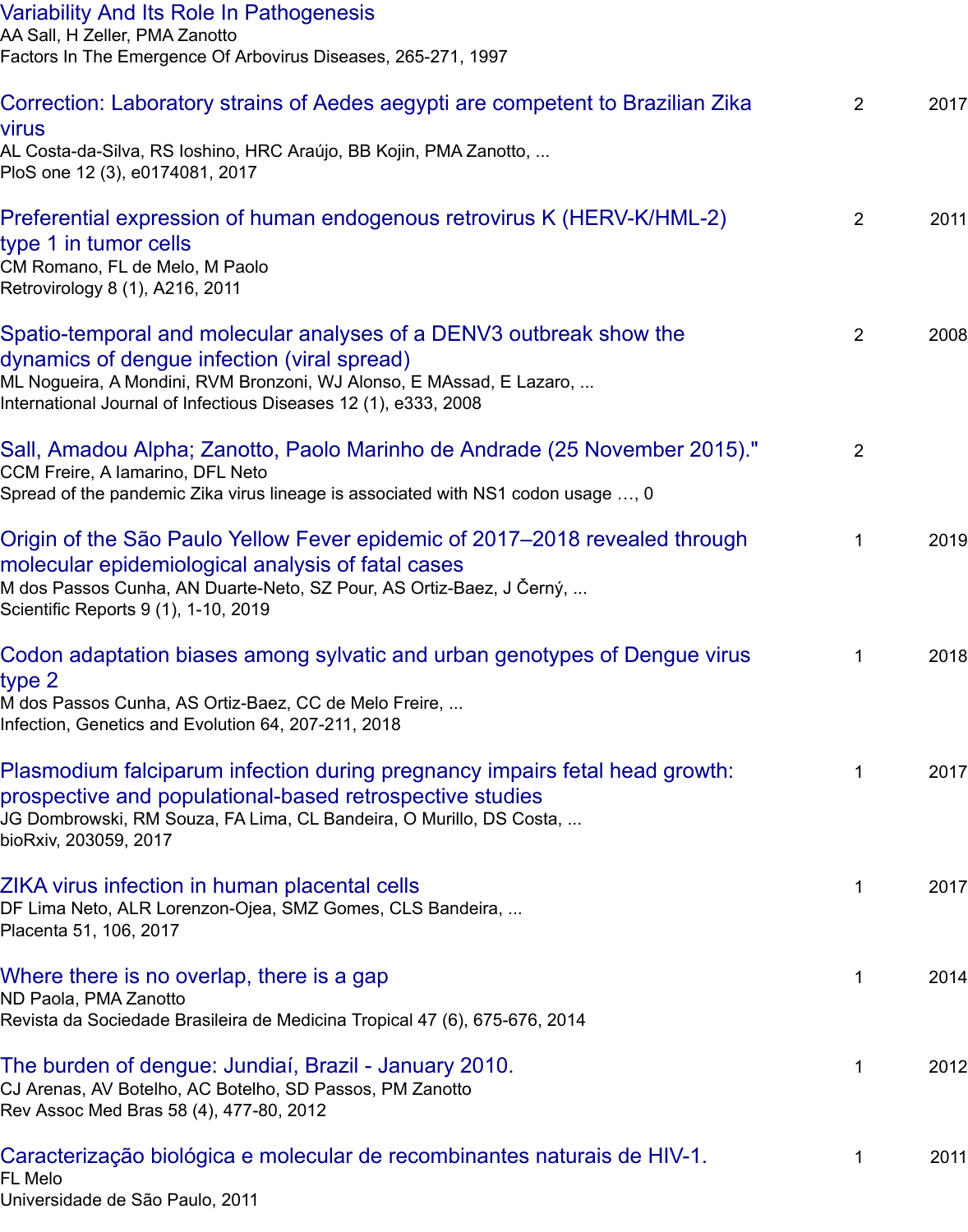#### K) em genomas de primatas.

CM Romano [Universidade de São Paulo, 2009](javascript:void(0))

#### The pressure pan evolution of human erythrovirus B19 in the Amazon RB Freitas, EL Durigon, DS Oliveira, CM Romano, MRC Freitas, ... Elsevier, 2007

# [Granzyme A in Chikungunya and Other Arboviral Infections](javascript:void(0))

AS Schanoski, TT Le, D Kaiserman, C Rowe, NA Prow, DD Barboza, ... Frontiers in immunology 10, 3083, 2020

# [Influence of the HIV GWG variant in the HIV infection progression in m](javascript:void(0))ono and HCV coinfected patients

F Hebeler-Barbosa, VM Massolini, T Watanabe, GF Silva, AN Barbosa, ... [Medicine 98 \(29\), 2019](javascript:void(0))

# Detection of Zika virus RNA and neutralizing antibodies in neotropical primates during the epidemic period for the disease in Brazil

[S Favoretto, DB Araujo, N Duarte, D Oliveira, NG Da Crus, F Mesquita, ...](javascript:void(0)) International Journal of Infectious Diseases 79, 59, 2019

Imaging aortitis Reply LPG BERTOLLO, GF D'ANGELO, J Soares Junior, GS Spina, J Souza Internal Medicine Journal, 2019

# [Complete Genome Sequences of Five Human Respiratory Syncytial Virus](javascript:void(0)) Isolates Collected in Brazil

N Di Paola, M dos Passos Cunha, GS Durigon, EN Berezin, E Durigon, ... [Genome Announc. 6 \(7\), e0](javascript:void(0))1609-17, 2018

# Complete Genome Sequence of a Human Metapneumovirus Isolate Collected in **Brazil**

[N Di Paola, M dos Passos Cunha, GS Durigon, EN Berezin, E Durigon, ...](javascript:void(0)) Genome Announc. 6 (6), e01597-17, 2018

# Complete Genome Sequences of Two Human Parainfluenza Virus Type 3 Isolates Collected in Brazil

[N Di Paola, M dos Passos Cunha, GS Durigon, EN Berezin, E Durigon, ...](javascript:void(0)) Genome Announc. 5 (49), e01192-17, 2017

# First Genome Sequences of Dengue Virus Strains Isolated during the First DENV-4 Outbreak in São Paulo, Brazil

[AS Ortiz-Baez, DF Silva, D Ferreira, PM Zanotto](javascript:void(0)) Genome Announc. 5 (28), e00340-17, 2017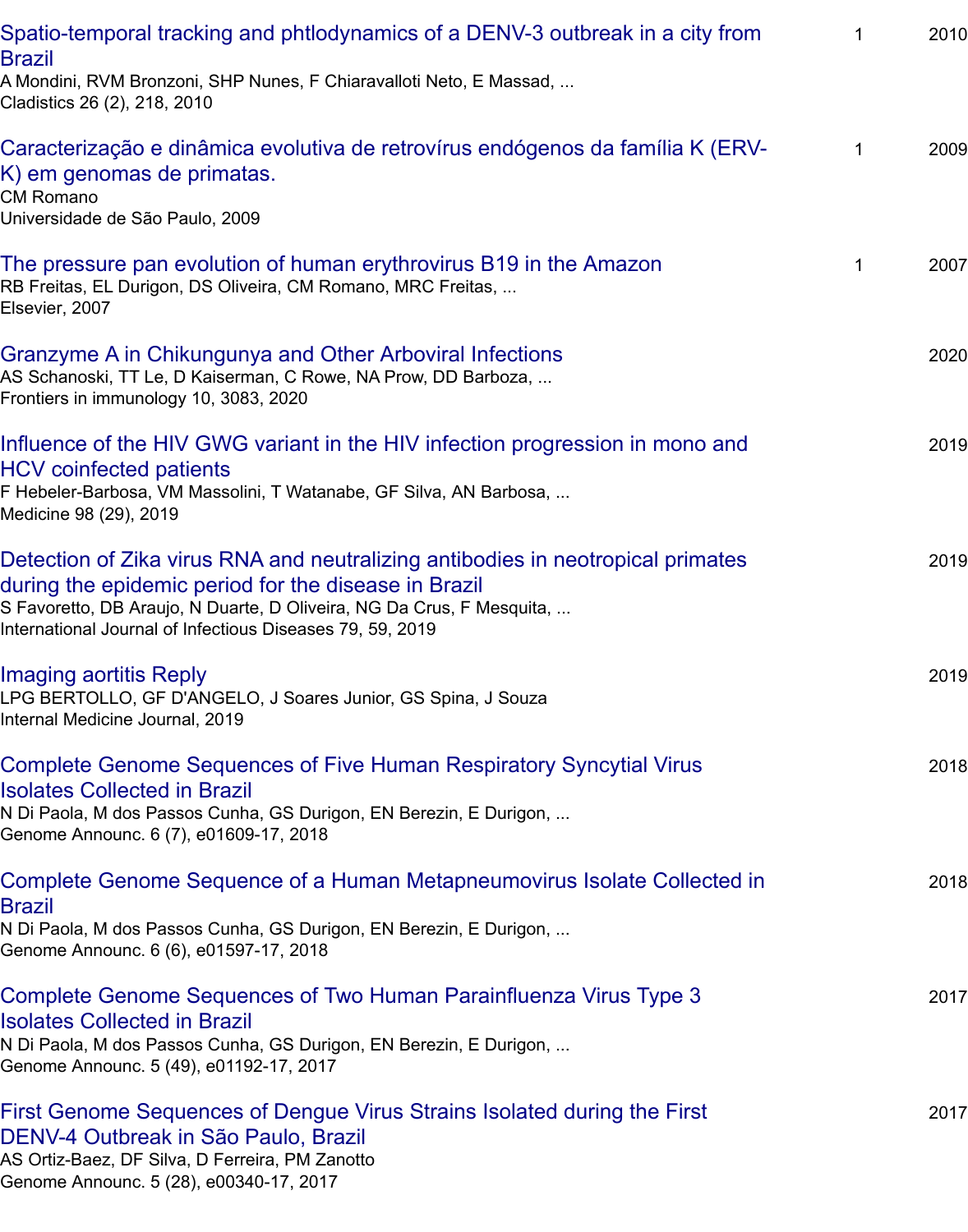### [A Zika virus-associated microcephaly case with background exposure to](javascript:void(0)) STORCH agents

MM Hanaoka, AF Kanas, CT Braconi, EA Mendes, RA Santos, ... [BiorXiv \(doi: http://dx.doi.org/10.1101/052340\), 00, 2016](javascript:void(0))

# A betabaculovirus encoding a gp64 homolog

DMPA Araújo, BT Pereira, FL Melo, BM Ribeiro, SN Báo, PMA Zanotto, ... BioMed Central, 2016

### [Accelerated Article Preview](javascript:void(0))

RA Larocca, P Abbink, JPS Peron, PMA Zanotto, MJ Iampietro, Z Li, ...

[Diversidade intra-hospedeiro do vírus da den](javascript:void(0))gue tipo-4 circulando em Guarujá, São Paulo.

ASO Baez Universidade de São Paulo, 2016

[Filogeografia do surto urban](javascript:void(0))o de 2013 da dengue em Guarujá, São Paulo CJ Villabona Arenas, PMA Zanotto

[Phylogeography of the 2013 urban outbreak of dengue virus in Guarujá, São](javascript:void(0)) Paulo.

CJV Arenas Universidade de São Paulo, 2014

### [HIV-1 Naturally-Occurring BF Intersubtype Recombination in Gag-Proteas](javascript:void(0))e Is Associated to Reduction in Viral Replication Capacity C Espada, F Melo, PM Zanotto, L Martinez Peralta, MG Carobene

[AIDS RESEARCH AND HUMAN RETROVIRUSES 29 \(11\), A81-A81, 2013](javascript:void(0))

# Análise da diversidade genômica de isolados geográficos do nucleopoliedrovírus de Anticarsia gemmatalis (AgMNPV).

AF Brito [Universidade de São Paulo, 2013](javascript:void(0))

Proteoma do baculovírus Anticarsia gemmatalis múltiplo nucleopoliedrovírus em linhagens celulares distintas e comparação da proteína de envelope GP64 em [variantes geográficos.](javascript:void(0))

CT Braconi Universidade de São Paulo, 2013

Bf integrase genes of HIV-1 circulating in SaÜ o Paulo, Brazil, with a recurrent [recombination region](javascript:void(0)) PM de Andrade Zanotto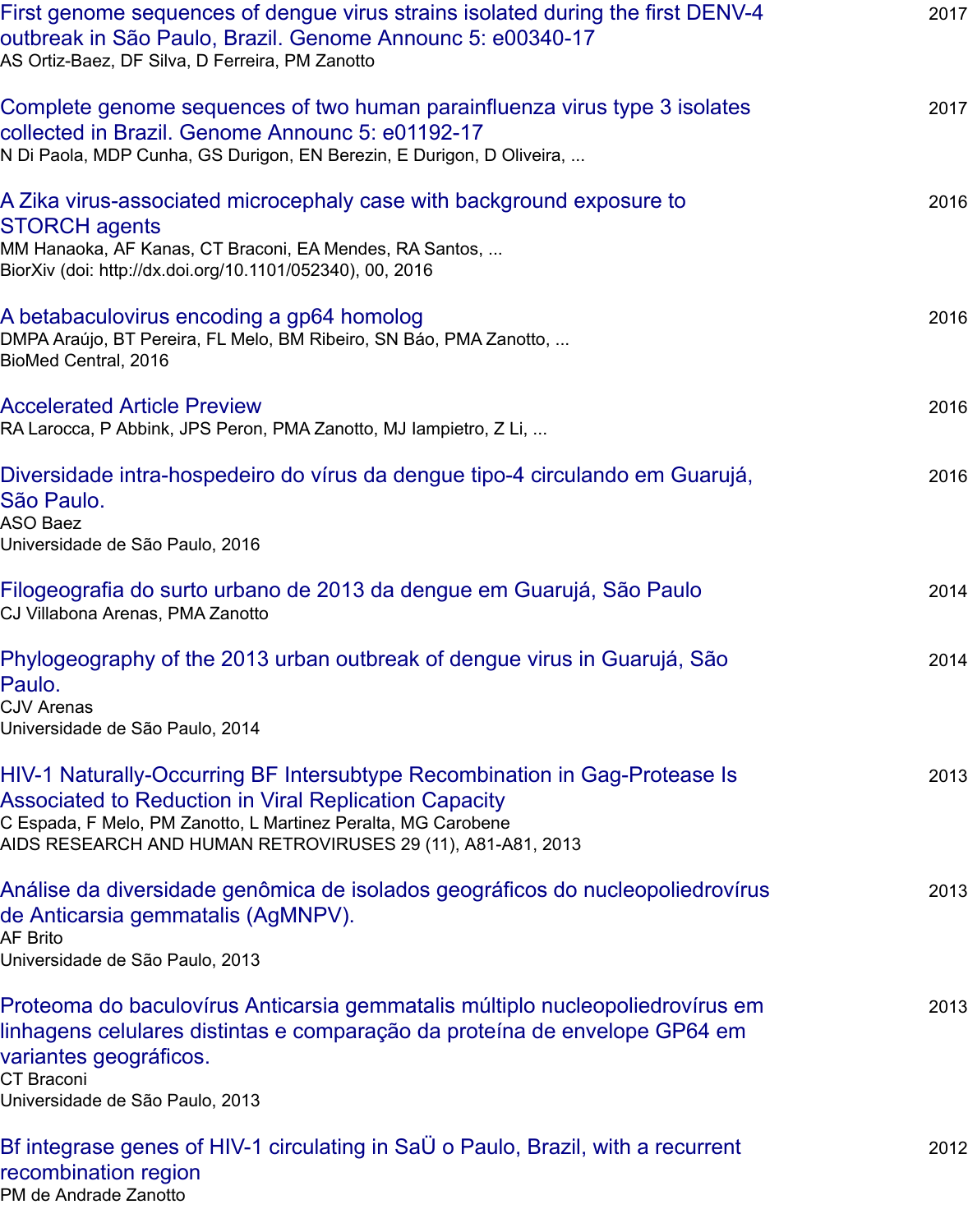[Universidade de São Pau](javascript:void(0))lo, 2012

### Change of Editorship 2012

DT Mourya, N Akuta, F Suzuki, M Hirakawa, Y Kawamura, H Yatsuji, ... Intervirology 55 (6), I-I, 2012

### [Phylodynamics, vectorial competence and genetic diversity of West Nile virus](javascript:void(0)) in Africa: implications for global emergence of West Nile

G Fall, M Diallo, O Faye, M Dia, A Dupressoir, PM de Andrade Zanotto, ... [BMC proceedings 5 \(S1\), P52, 20](javascript:void(0))11

Phylodynamics and movement of Phycodnaviruses among aquatic environments PMA Zanotto, MV Gimenes, HB da Cunha, DU Mehnert, CA Suttle The ISME Journal, 2011

[Social networks and the epidemiology of hepatitis C virus in Brazil](javascript:void(0)) PMA Zanotto Revista do Instituto de Medicina Tropical, 4, 2010

# [Análise de polimorfismos de inserção dos retrovírus endógenos humanos](javascript:void(0)) HAERV-K68 e HERV-K113 na população humana

LP Hentges, CM Romano, M FL, PMA Zanotto, ABG Veiga [Programa, 2009](javascript:void(0))

### Aprendendo a agir como o vírus

PMA Zanotto Jornal do Brasil, 2009

[Phylogeography and evolution history of dengue virus type 3](javascript:void(0)) JMG ARAÚJO, RMR NOGUEIRA, HG SCHATZMAYR, P ZANOTTO, ...

# [Análise de Polimorfismos de Inse](javascript:void(0))rção dos Retrovírus Endógenos Humanos HERV-K68 e HERV-K113 em amostras de placenta

LP Hentges, CM Romano, FL Melo, PMA Zanotto Salão de Iniciação Científica (21.: 2009 out. 19-23: Porto Alegre, RS …, 2009

# [Molecular Evolution of Chikungunya Virus in West Africa and](javascript:void(0)) Epidemiological **Implications**

CO Diene, O Faye, PM Zanotto, N Faye, M Diallo, AA Sall [AMERICAN JOURNAL OF TROPICAL MEDICINE AND HYGIENE 79 \(6\), 342-342, 2008](javascript:void(0))

# Diversidade de hantavirus associada a sídrome pulmonar no planalto central, sudeste e sudoeste

[LTM Figueiredo, ML Moreli, RLM Sousa, AA Borges, GG Figueiredo, ...](javascript:void(0)) Resumos, 2008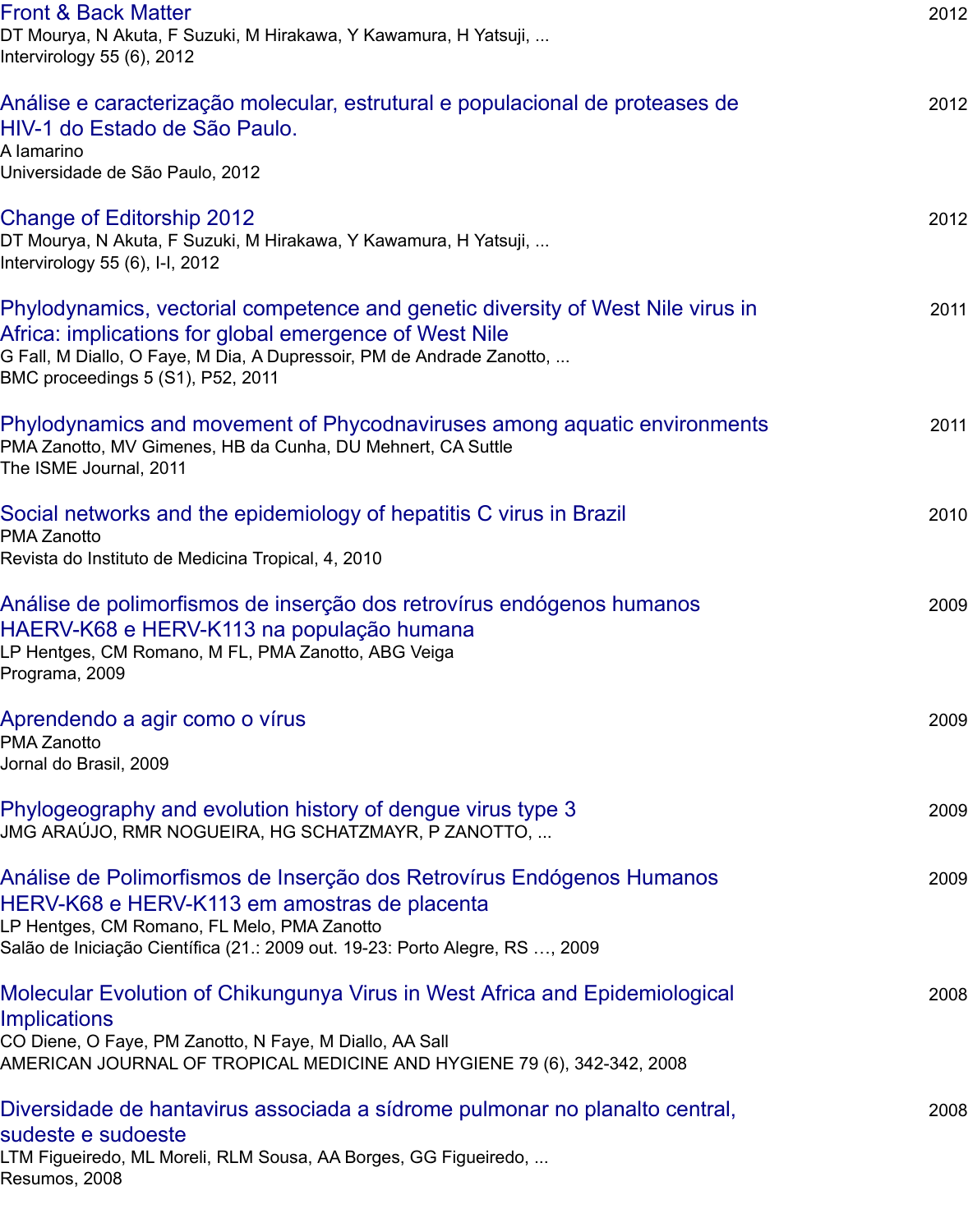# [Genetic variability of RVFV in west Africa: implications for virus dispersa](javascript:void(0))l and distribution

PO Soumaré, PMA Zanotto, O Faye, ML Soumaré, M Ndiaye, M Diallo, ... [American Journal of Tropical Medicine and Hygiene 79 \(6\), 2008](javascript:void(0))

### Characterization of the Barkedji virus, a new mosquito-borne flavivirus isolated in **Senegal**

A Dupressoir, PM de A Zanotto, JV de Castro Oliveira, L Girault, M Ndiaye, ... [AMERICAN JOURNAL OF TROPICAL MEDICINE AND HYGIENE 77 \(5\), 197-197, 2007](javascript:void(0))

# Comparação entre o ectodomínio ea região G2 da glicoproteína G para genotipagem de HRSV

[ACA Campos, EL Durigon, AL Leal, TS Silva, PAR Bosso, CTP Moraes, ...](javascript:void(0)) Brazilian Journal of Microbiology 38 (3), 413-416, 2007

# Onde mora o perigo. Conheça os cuidados com a segurança no laboratório da USP que estuda vírus letais [Depoimento a Filipe Vilicic]

[PMA Zanotto, F Maués](javascript:void(0)) Veja São Paulo, 2007

# Genetic diversity of HIV gag region from a sample of prisoners from the state of São Paulo, Brazil

[AA Paoliello, E Massad, P Zanotto, EL Durigon, L Jamal, MI Pardini, ...](javascript:void(0)) Abstracts Book, 2007, 2007

# Molecular and phylogenetic features of two distinct dsRNA virus families infecting Eimeria spp. of domestic fowl

[JS Fraga, PMA Zanotto, S Fernandez, AM Katsuyama, A Gruber](javascript:void(0)) Proceedings, 2005

# AGMNPV-2D (anticarsia gemmatalis MNPV-2D) expression kinetics analysis, at low multiplicity of infection (0.1 MOI), and its correlation with virus production TS Rizzi, PMA Zanotto, CM Hársi

[Virus Reviews & Research 10, 115 res. P-088, 2005](javascript:void(0))

# V3 loop sequence as a predictor viral phenotype and disease progression in HIV-1 infection

[M Pardini, LF Jamal, EL Durigon, JRR Pinho, E Massad, LR Sousa, ...](javascript:void(0)) Virus Reviews & Research 10, 171 res. P-315, 2005

# Molecular characterization of novel DSRNA viruses of the protozoan parasite Eimeria spp

[JS Fraga, PMA Zanotto, S Fernandez, CM Romano, AM Katsuyama, ...](javascript:void(0)) Virus Reviews & Research 9, 41-42 Res. 4, 2004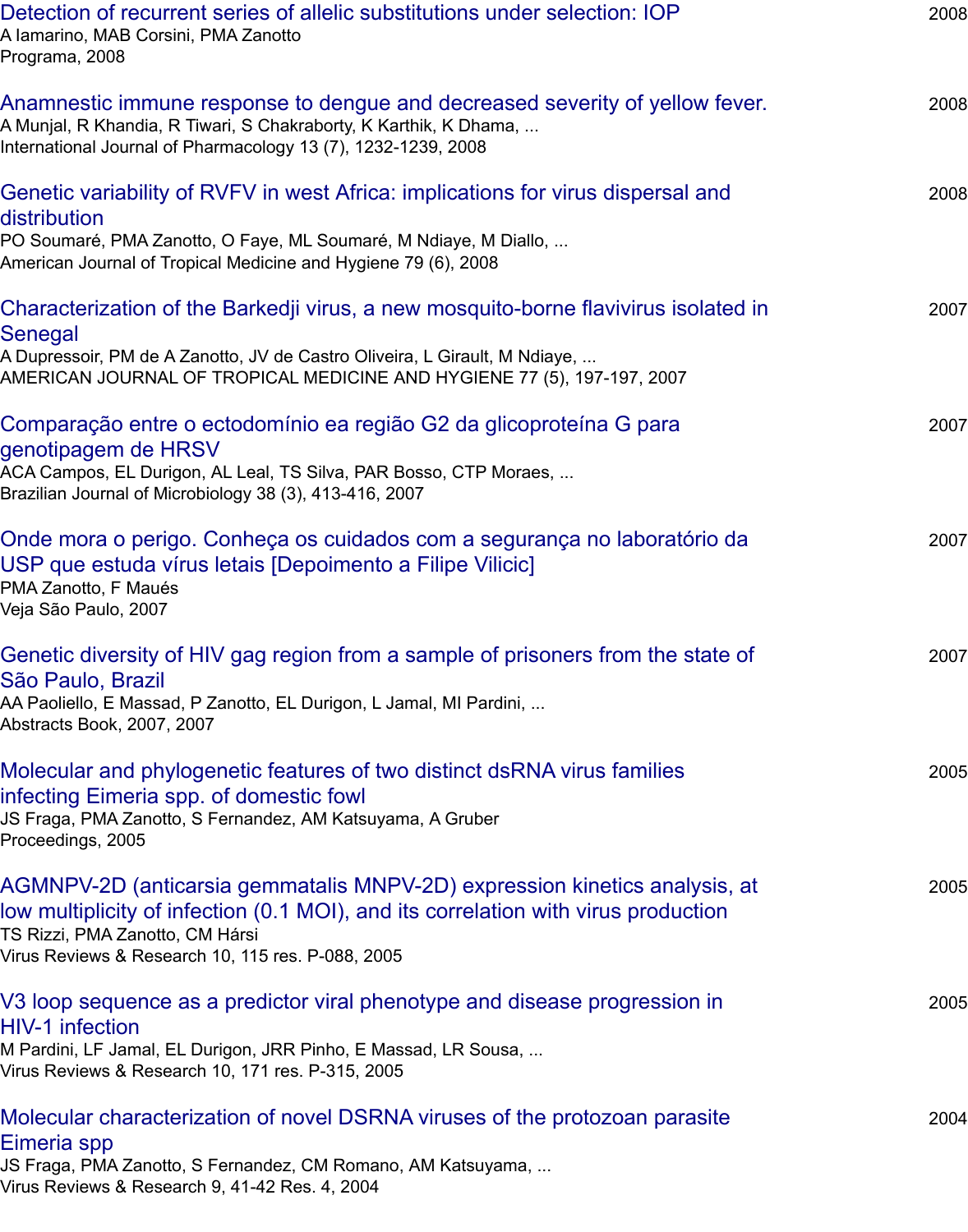[Identificação, caract](javascript:void(0))erização, localização cromossômica e análise filogenética de retrovírus endógenos humanos da família K (HERVS-K)

RF Ramalho, PMA Zanotto [Resumos, 2003](javascript:void(0))

Expressão gênica do baculovírus da Anticarsia gemmatalis

PTC Camargo, PMA Zanotto Resumos, 2003

# [Pronto para o combate aos vírus.\[Entrevista\] por Paolo Hebmüller](javascript:void(0))

EL Durigon, PMA Zanotto, KE Stewien, JF Perez, JAN Candeias Jornal da USP, 7, 2003

[Laboratório da USP vai abrigar supervírus.\[Entrevista\] por R](javascript:void(0))einaldo Jose Lopes EL Durigon, PMA Zanotto, KE Stewien Folha Ciência 11, A13, 2003

[Biodiversidade genética de cepas de Aspergillus flavus através da](javascript:void(0)) técnica de Amplificação Randômica do DNA (RAPD)

A Lourenço, B Corrêa, PMA Zanotto, EL Durigon [Anais, 2001](javascript:void(0))

Amino Acid Substitution Matrices Estimated by Maximum Likelihood LDO Martins, D Paolo M Genome Informatics 12, 380-381, 2001

### [Heterogeneidade em Flaviviridae H: segmentação e processos evolutivos](javascript:void(0)) RF De Souza, PMA Zanotto

[Flavivirus evolution](javascript:void(0))

PMA Zanotto, EA Gould, X Lamballerie, EC Holmes Proceedings of the third Internatinal Conference Ticks and Tick-borne …, 2000

# [The Ecology and Evolution of Human Hepatitis Virus](javascript:void(0))

PMA Zanotto, EC Holmes The Molecular Epidemiology of Human Viruses. Thomas Leitner. (Org.), 2000

# [EVOLUTIONARY R](javascript:void(0))ATES ESTIMATIONS AND NATURAL HISTORY OF RIFT VALLEY FEVER VIRUS

AA Sall, PM Zanotto, JP Digoutte, C Mathiot C, M Diallo, M Bouloy M [AMERICAN JOURNAL OF TROPICAL MEDICINE AND HYGIEN](javascript:void(0))E 62 (3; SUPP), 321-321, 2000

# Mutations associated with drug resistence in a population of drug naive HIV-1 infected individuals

ES Leal, S Dercy Filho, D Machado, A Castelo, R Dias, CS Pannuti, ... [Revista do Instituto de Medicina Tropical de São Paulo 41, S48, 1999](javascript:void(0))